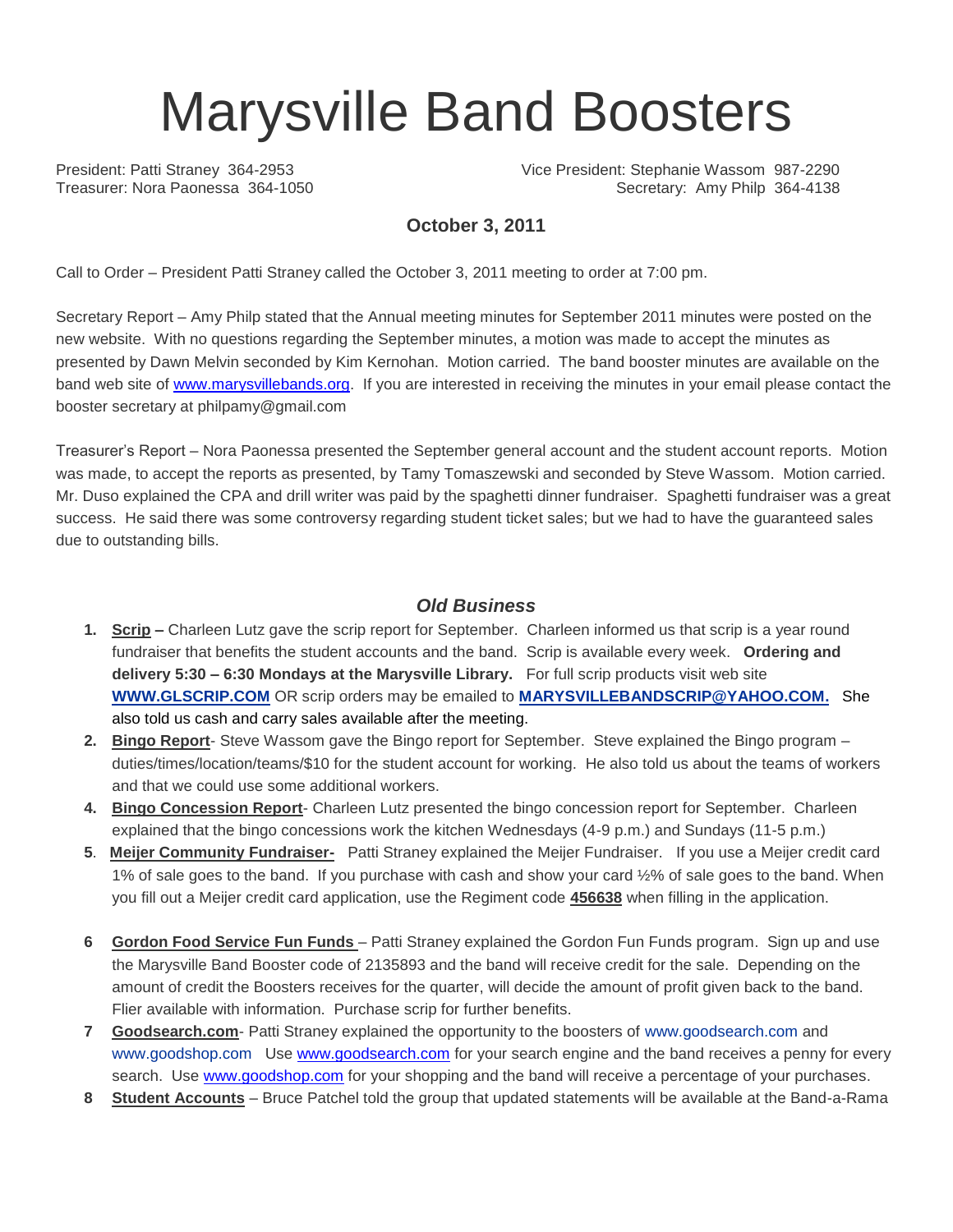concert in October 24th. Bruce told us that he records and credits all fundraisers to the student accounts.

- **9 Spaghetti Dinner** Stephanie Wassom gave a follow-up report regarding the Homecoming Spaghetti Dinner. Very successful spaghetti dinner. We served 991 people and she wanted to thank everyone involved in the fundraisers success. Stephanie asked that she would appreciate any suggestions for next year.
- **10 Mum Sale** Patti Straney updated the boosters on the mum sale. Over 1600 mum were sold to benefit the student accounts.
- **11 Poker Fundraiser** Tamy Tomaszewski and Patti Straney informed the boosters that the dates have been picked at December 21, 22, and 23. It is essential that those people that have volunteered will need to commit due to the fact that we a testing a new fundraiser and the unusual hours involved. The fundraiser was then explained as to what the volunteers would be doing and hours involved Snookers Charity Poker House responsibility to us, and the band booster potential out of the event. Questions were then answered.
- **12 Chaperones** Stephanie Wassom asked for volunteers for the upcoming band competitions and for the MSBOA. She then explained the duties of a chaperone and told us to sign up if we are interested. See Stephanie if interested in this activity.

#### *New Business*

- 1. **Cookie Dough** Barb Gaffney explained the upcoming cookie dough fundraiser. Sales will run from 10/5/11 to 10/17/11. On 10/17/11 both the orders and money are due. Delivery date of 11/15/11 at the Junior High. Volunteers are needed for cookie dough delivery day. Call Barb with questions.
- 2. **Pit Crew** Charleen Lutz is organizing the pit crew for band competitions. She needs volunteers for the 10/11/11 MSBOA competition. Please see her if you are interested in helping.
- 3. **Finance Committee** Patti Straney informed the band boosters that we plan on forming a finance committee. In talking to the auditor; a suggestion was made to form a finance committee. The auditors felt if we had a committee of boosters that would double check, organize our bills into categories, and submit them using their computer program; that they would have approximately half the yearly auditing fee. They were not questioning anything that we were doing, but by us changing how we submit our information, it would save them time therefore us money. It was suggested we have at least two board members, two members at large, and the treasurer on this committee. Any questions or if interested speak to Patti Straney.
- 4. **MCBA State Finals Fan Bus**  Patti Straney said we are looking into a fan bus for the MCBA State Finals. Information will be posted on the website if it becomes available.
- 5. **Championship Discount tickets** Patti Straney told the band boosters that a limited number of tickets have been purchased in advance for the MCBA State Finals. Purchasing tickets in advance will save \$2 off the door price at Ford Field. More detail to follow on the website when it is confirmed the band will compete at the Ford Field finals. The band is in Flight III that begins at 3:45 p.m.